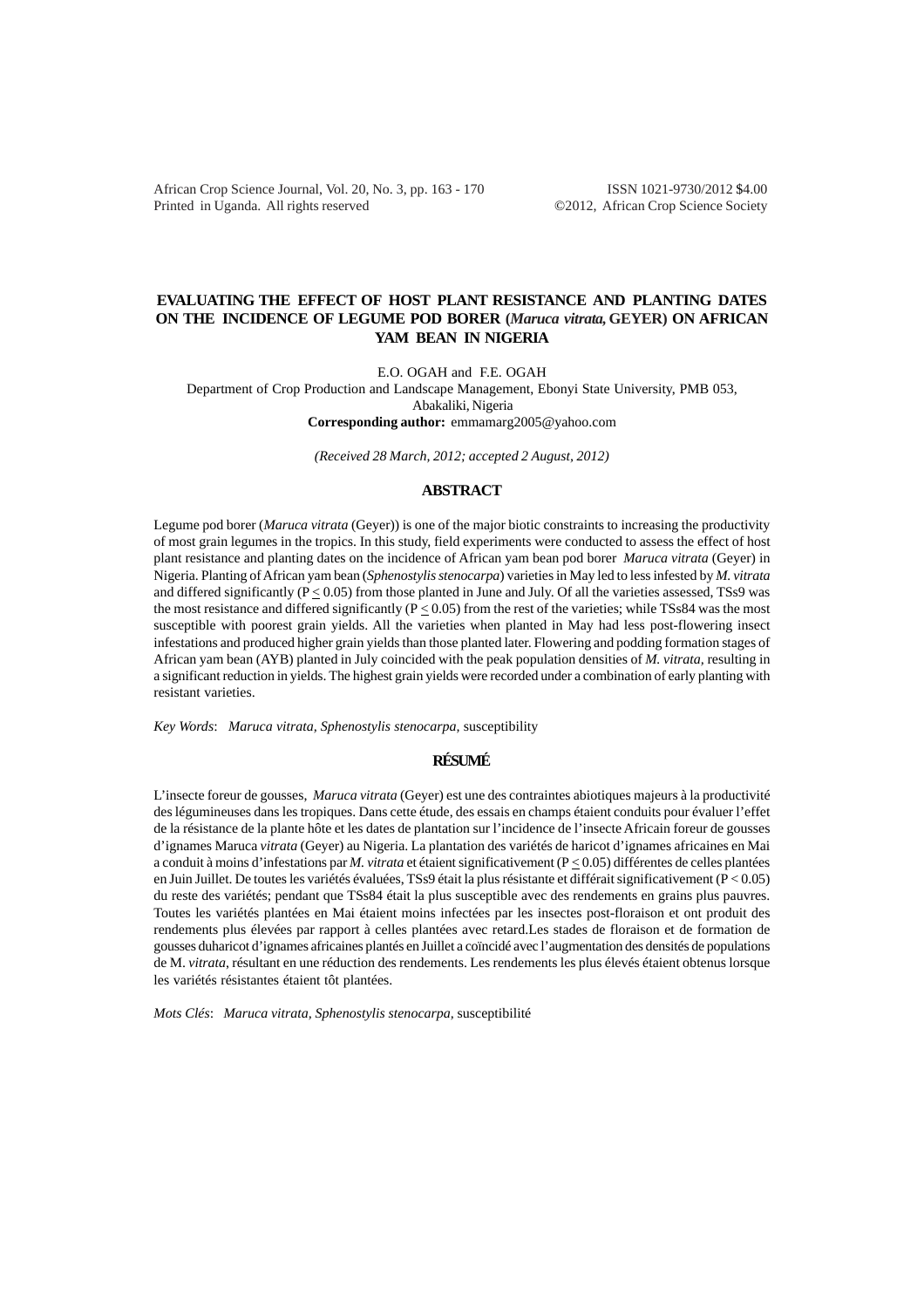### **INTRODUCTION**

One major causes of food insecurity in many African countries and Nigeria in particular is the underutilisation of some potential food security crops in Africa. Among the underutilised crops with high food potential in Nigeria is the African yam bean (*Sphenostylis stenocarpa,* Hochst. Ex. A. Rich). African yam bean (AYB) is one of the most important grain and tuberous legumes of tropical Africa. It is cultivated as a secondary crop with yam and other crops in many parts of Africa, mainly by subsistence farmers (Potter 1992; Amoatey *et al*., 2000; Klu *et al*., 2001). The seed grain and tuber are the two major organs of immense economic importance as food for Africa with regional preferences (Ene-Odong, 1992; Potter 1992; Klu *et al*., 2001; Adewale 2010; Adewale and Dumet 2011). While the seeds are preferred in the West African countries, the tubers are preferred both in the east and central Africa. African yam bean has a huge potential for food security in Africa. According to Uguru and Madukaife (2001), AYB is well balanced in essential amino acids and has higher amino acid content than pigeon pea, cowpea and bambara nut. The grain is a good source of proteins, fibre and carbohydrate. It is rich in minerals such as phosphorus, iron and potassium. However, the under-exploitation of the crop has subjected it to be classified as minor grain legumes (Saka *et al*., 2004).

Of all the factors militating against increased African yam bean production in Nigeria, its low grain yield compared with other legumes (cowpea) and tuber crops (sweet potatoes) under monocrop conditions has always been cited (Saka *et al*., 2007). Several biotic factors have been reported to be responsible for the low grain yields. Of all the biotic factors that challenges AYB production, the most important is insect infestation. Insect infestation, hitherto, has not been given the desired attention as a major factor that hinder the production of AYB. Though it has been reported that African yam bean contain genes that resist the infestation of so many insect pests, its grain yield has been reported to be reduced significantly by insects. According to them (Ameh and Okezie, 2005) so many insects pests have been recorded attacking the crop at

different stages of growth. Among the insect pests of AYB, reproductive insects are the most serious pests. One major insect pest of AYB at the reproductive stage is the pod borer *(Maruca vitrata* G. *M. vitrata)* belonging to the family Pyralidae of order Lepidoptera. The caterpillars damage flower buds, flowers and developing pods. They also web inflorescence resulting in the malformation of webbed pods. According to Jackai (1981) and Sharma (1998), infestation starts in the terminal shoots (21 days after planting), but later spreads to the reproductive parts. Infestation is highest in flowers > flower buds > terminal shoots > pods (Sharma, 1998). *Maruca vitrata* alone causes grain yield losses in field legumes varying from 20–60% in different parts of Africa (Singh and Allen, 1980). Flower buds may be shed and pod production drastically reduced.

Due to the economic importance of this pest, various control measures have been assessed including the use of chemical control. While chemical control is popu-lar and effective (Jackai and Daoust, 1986), the improper application of insecticides has resulted in environmental hazards, human health problems and insect resistance (Ogah *et al*., 2011). The high cost of importing pesticides, aggravated further by local currency devaluation, not only creates a serious drain on the economy of countries with low Gross Domestic Products such as Nigeria, but also makes such pesticides unaffordable to limited resource farmers. Consequently, the adoption of locally available technologies were invoked. Strategies as host plant resistance and planting dates have been cited as having potentials to control many field insect pests of crops such as legumes. More so, they are environmentally friendly and affordable by local resource poor farmers. Though information is available on genotypic resistance to M. *vitrata* in cowpea, such information on pigeon pea and other legumes AYB inclusive is limited.

Considering the nutritional values of AYB, there is need to adopt measures that will control this important pest of this crop that has relegated it to minor status because of significant yield losses caused by this pest in the field. Evaluating available varieties to exploit the benefit of resistance inherent in it would serve as a source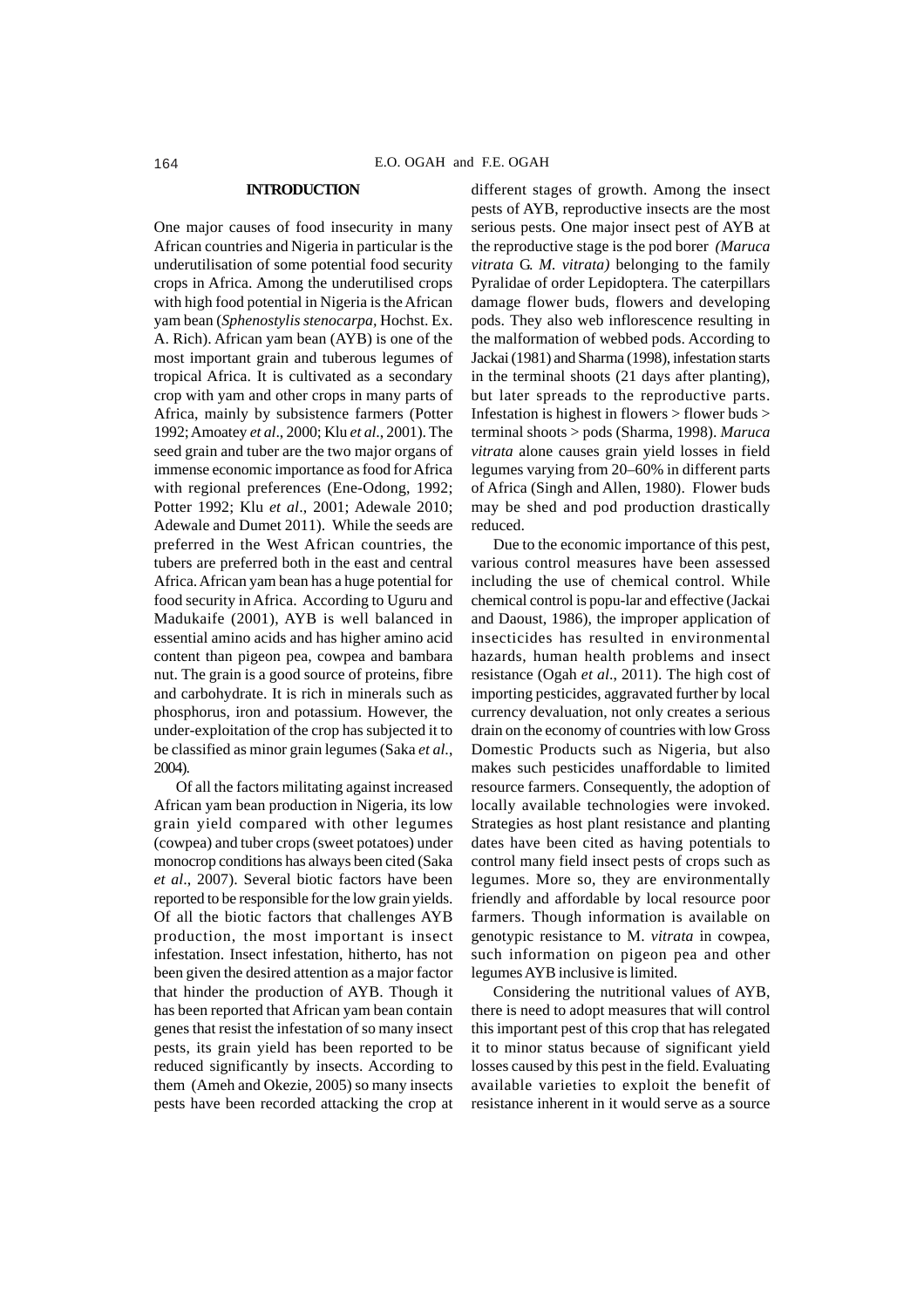of materials for hybridisation for improved crop yield. In addition, following the fact that *M. vitrata* is one of the economic and stubborn pests of African yam bean, knowledge of the mechanisms that are involved in African yam bean resistance to the pest becomes quite eminent. In this study, we assessed the impact of host plant resistance and planting dates in the management of *M. vitrata* incidences, and to identify among these practices, those that could be integrated for management of AYB pests in Nigeria and elsewhere.

# **MATERIALS AND METHODS**

Field experiments were conducted at the experimental farm of the Faculty of Agriculture and Natural Resources Management, Ebonyi Sate University, Abakaliki during 2009 and 2010 farming seasons under rain fed conditions. Abakaliki lies within  $7^{\circ}$  30'E,  $5^{\circ}$  45'N with a mean annual rainfall of 2000 mm.

The fields were laid out in split-plots in a randomised complete block design. Three different planting dates (May  $4<sup>th</sup>$ , June  $2<sup>nd</sup>$  and July  $1^{st}$ ) for 2009/10 were used as the main-plot treatments. Seven promising varieties of African yam bean (TSs 9, TSs 48, TSs84, TSs86, TSs93, TSs94 and TSs166) collected from IITA genetic bank at Ibandan in Nigeria, were randomly assigned to sub-plots. Each treatment was replicated three times. The AYB varieties seeds were planted in rows in each plot with a variety occupying a row. Sowing was at 2 seeds per hole at a spacing of 1 m x 0.7 m.

Thinning was done after three weeks of planting, to one seedling per stand. Forty kilogrammes per hectare of compound fertiliser, 15: 15: 15 NPK, was added to all the plots at three weeks after germination, to boost growth. Staking was done three weeks after germination, using strong stakes, each measuring about 3 m high. Each seedling was staked independent of the other to avoid mixing the varietal yields. The experimental plots were weeded at three weeks intervals No insecticide was applied in order to have the study under perfectly natural infestation conditions.

Determination of the level of resistance of the varieties on the incidences of *M. vitrata* were

based on flower, pod and seed damages, larval population in flowers and ratio of grain yield at harvest. These were recorded at weekly intervals, starting from 50% flowering to pod maturity from each variety. Five plants per plot were randomly selected and tagged from each variety. From the tagged plants, the population densities of *M. vitrata* were estimated by randomly picking 20 flowers depending on the stage of growth. The picked buds or flowers were placed in glass vials containing 50% ethanol solution. Subsequently, *M. vitrata* larvae were counted under binocular microscope. Pod damage (shriveling, twisting, stunting, constriction) was assessed by examining 20 pods randomly selected from the tagged plants per plot. At harvest, data were collected on total grain yield per variety from the tagged plants. Estimate of grain yield per unit area was done when the grains were dry, using the tagged plants. The pods were threshed and winnowed using indigenous technology. The results were extrapolated to kilogramme per hectare for each variety at the different planting dates.

Damage percentages were subjected to Arcsine transformations before analysis of variance was carried on them through computer software (SAS, 2003). Mean separation was carried out by Student Newman's Keuls ( $P \le 0.05$ ) test. Pearson correlation coefficient (r) was used to determine the relationship between percent infestation and planting dates.

### **RESULTS**

The effect of host plant resistance of the African yam bean varieties and planting dates significantly influenced the incidence of *M. vitrata* and grain yield throughout the experimental periods (Table 1). The incidence of *M. vitrata* differed significantly (P<0.05) across the varieties throughout the experimental periods. Among the varieties assessed, TSs9 was the most resistance and differed significantly ( $P \leq 0.05$ ) from the rest of the varieties; followed by TSs48 and TSs86 that also differed from other varieties. TSs84 was the most susceptible variety with the poorest grain yield. On the other hand, the incidence of *M. vitrata* was significantly lower on African yam bean planted earlier in May 4<sup>th</sup> of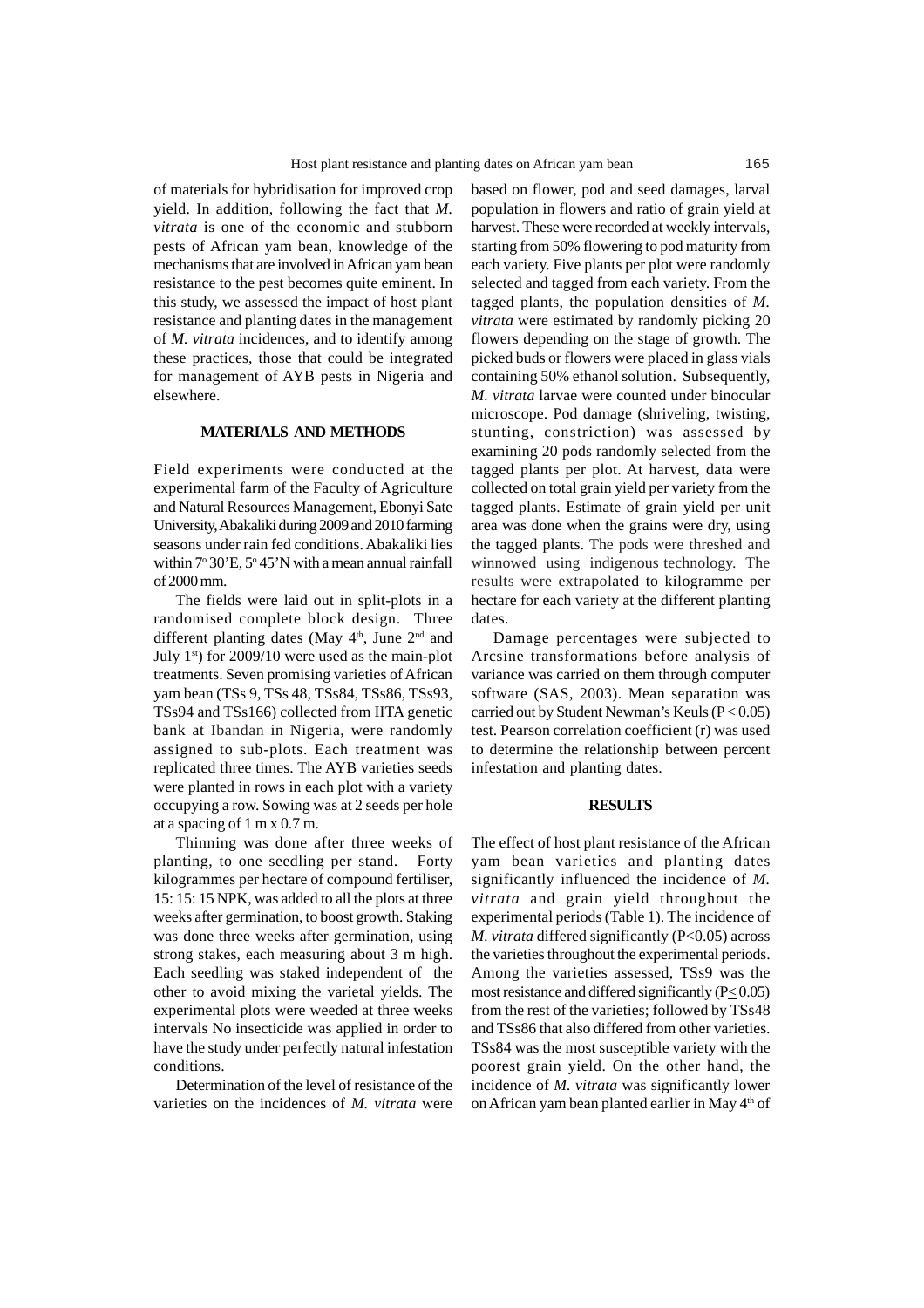each season (Table 1). It differed significantly (P<0.05) from those planted in July of each season. In other words, the *M. vitrata* incidence significantly (P<0.05) increased with the planting dates with the minimum incidence recorded on AYB planted on May  $4<sup>th</sup>$  and highest on those planted in July.

In the two planting seasons, the incidence of *M. vitrata* was higher during 2009 than in 2010 across the varieties and planting dates. In both seasons, varieties TSs84 and TSs93 had higher proportions of number of infested flowers and damaged pods than other varieties. All the varieties were less attacked during the earlier period characterised with less rain and drier period than at the later period that was characterised with more rains (Tables 1 and 2).

Grain yield per plant varied across the varieties and planting dates throughout the experimental periods. Overall, variety TSs86 gave the highest grain yields across the experimental

periods and differed significantly from others (Table 3); while TSs84 gave the poorest grain yield. African yam bean planted earlier gave higher grain yield across all the varieties and differed significantly from those planted later.

There were significance positive correlations between larvae density and percentage pod damage ( $r = 0.73$  and 0.69, P<0.05), varieties and pod damage ( $r = 65$  and  $61$ ,  $P < 0.05$ ) and planting date and pod damage  $(r = 0.81$  and  $77$ ,  $P < 0.01$ ) for 2009 and 2010, respectively.

## **DISCUSSION**

The results demonstrated the potentials of host plant resistance and planting dates in the management of *M. vitrata*. The significant reduction in *M. vitrata* infestation at the early planting (Table 1) could be attributed to the lower populations of the *M. vitrata* early in the season, which subsequently build-up as the season

TABLE 1. Effect of host plant resistance and planting dates on mean number of *M. vitrata* larvae per 20 flower buds/flowers/ pods

| <b>Varieties</b>   | 2009          |                            |                 | 2010          |                |                 |
|--------------------|---------------|----------------------------|-----------------|---------------|----------------|-----------------|
|                    | May           | June                       | July            | May           | June           | July            |
| TSS9               | $7.1 + 1.3e$  | $12.9 + 3.3d$              | $14.6 + 1.4d$   | $4.3 + 1.1e$  | $11.3 + 1.3e$  | $15.8 + 5.1d$   |
| <b>TSs 48</b>      | $10.0 + 2.7d$ | $17.2 + 2.3c$              | $21.8 + 2.7c$   | $12.0 + 2.2c$ | $18.3 + 1.9cd$ | $23.5 + 4.1b$   |
| TS <sub>s</sub> 84 | $22.4 + 3.1b$ | $24.4 + 1.7b$              | $31.7 + 2.6$ ab | $18.4 + 2.2b$ | $24.0 + 1.6$   | $25.5 + 3.7b$   |
| TS <sub>s</sub> 86 | $16.4 + 3.3c$ | $20.2 + 3.4$ <sub>bc</sub> | $22.0 + 2.5c$   | $8.5 + 1.8d$  | $15.5 + 1.6d$  | $23.0 + 3.6b$   |
| TS <sub>s93</sub>  | $28.4 + 3.2a$ | $30.6 + 2.0a$              | $36.8 + 2.8a$   | $23.3 + 2.4a$ | $27.3 + 1.6a$  | $31.0 + 2.8a$   |
| TS <sub>s94</sub>  | $22.0 + 3.5b$ | $23.8 + 2.7b$              | $26.4 + 2.2b$   | $14.2 + 2.6c$ | $20.0 + 2.1c$  | $24.1 + 4.1b$   |
| <b>TSs166</b>      | $14.7 + 2.5c$ | $21.0 + 2.3b$              | $26.7 + 2.0b$   | $12.2 + 2.1c$ | $18.8 + 1.7c$  | $22.3 \pm 4.0c$ |

Means followed by the same letter(s) do not significantly differ according to Student Newman Keuls (P < 0.05) test

TABLE 2. Effect of host plant resistance and planting dates on mean number of pod damage of AYB by *M. vitrata*

| Varieties          | 2009             | 2010             |  |
|--------------------|------------------|------------------|--|
| TS <sub>s</sub> 9  | $9.7 \pm 3.2c$   | $5.1 \pm 1.9$ d  |  |
| <b>TSs 48</b>      | $15.7 \pm 3.0$ b | $7.1 \pm 1.8$ C  |  |
| TS <sub>s</sub> 84 | $19.0 \pm 2.1a$  | $18.2 \pm 1.5a$  |  |
| TSs86              | $14.2 \pm 2.8$ b | $6.0 \pm 1.6$ C  |  |
| TSs93              | $17.6 \pm 2.8a$  | $11.1 \pm 1.8$ b |  |
| TSs94              | $17.1 \pm 2.2a$  | $12.3 \pm 1.9$ b |  |
| <b>TSs166</b>      | $8.1 \pm 2.5$ C  | $6.2 \pm 1.8$ C  |  |

Means followed by the same letter(s) do not significantly differ according to Student Newman Keuls (P < 0.05) test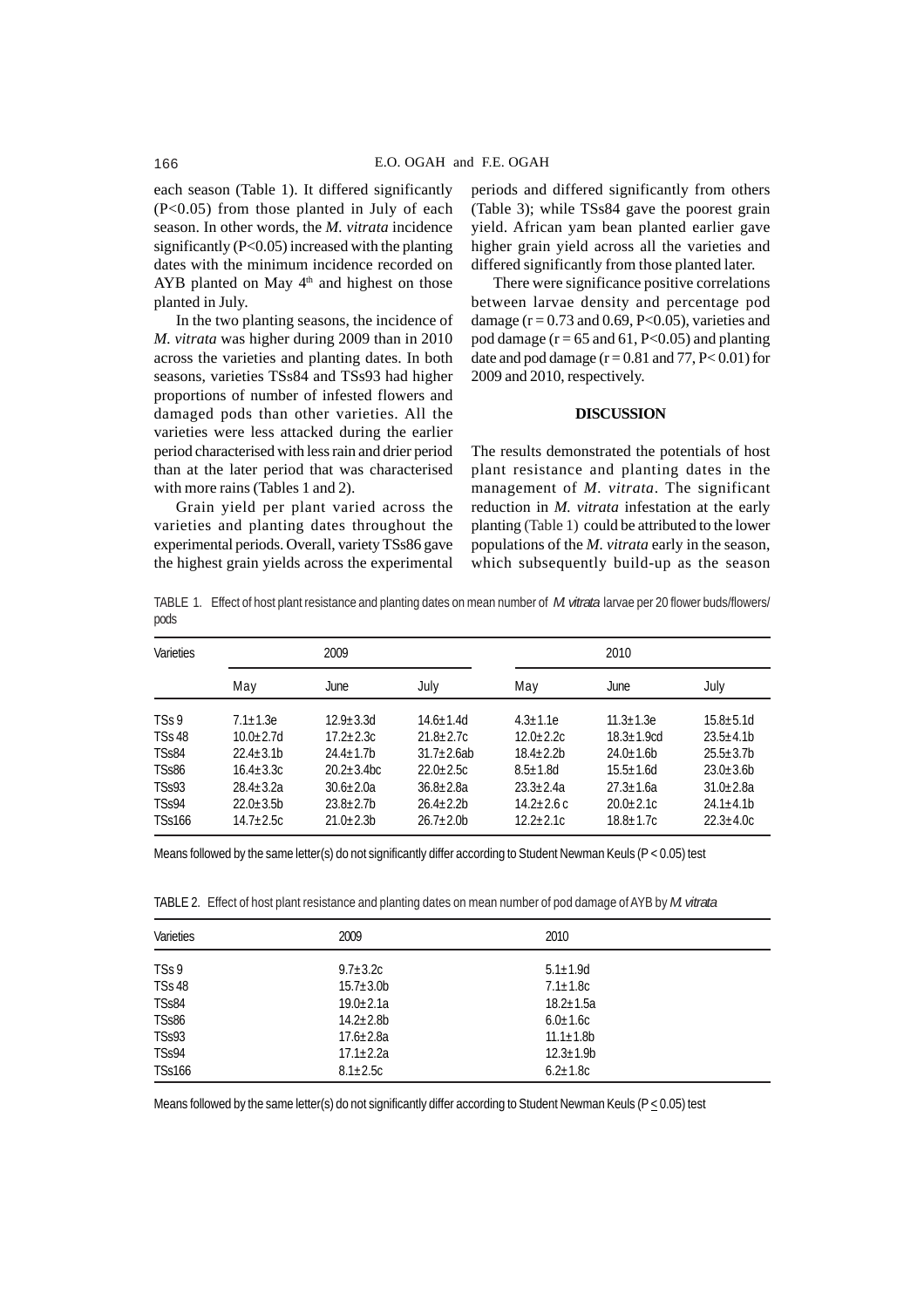| Varieties |                    | 2009        |             |             | 2010        |                    |             |
|-----------|--------------------|-------------|-------------|-------------|-------------|--------------------|-------------|
|           |                    | May         | June        | July        | May         | June               | July        |
|           |                    | Grain yield | Grain yield | Grain yield | Grain yield | Grain yield        | Grain yield |
| 1         | TSs 9              | 557.7b      | 456.9c      | 374.7c      | 511.1b      | 462.2 <sub>b</sub> | 343.0c      |
| 2         | <b>TSs 48</b>      | 595.5a      | 517.8a      | 412.1b      | 591.0a      | 492.2a             | 384.0a      |
| 3         | <b>TSs84</b>       | 425.0e      | 319.7e      | 277.1e      | 419.2e      | 403.5c             | 204.8e      |
| 4         | TS <sub>S</sub> 86 | 631.3a      | 520.0a      | 461a        | 521.6b      | 462.6 <sub>b</sub> | 353.9b      |
| 5         | <b>TSs93</b>       | 512.0d      | 441.6cd     | 312.2de     | 491.0c      | 366.4d             | 344.8c      |
| 6         | <b>TSs94</b>       | 544.7c      | 491.6b      | 343.4d      | 448.1d      | 311.8f             | 290.0d      |
| 7         | <b>TSs166</b>      | 525.5d      | 393.9d      | 353.6cd     | 391.6e      | 344.0e             | 291.6d      |

TABLE 3. Effect of host plant resistance and planting dates on grain yield (kg ha-1) of AYB during 2009/2010

Means followed by the same letter(s) do not significantly differ according to Student Newman Keuls (P < 0.05) test

progresses. Thus, pod borer infestation increases on the late sown crop (Alghali, 1993b; Sharama, 1998). Similar results have been reported on cowpea in Uganda by Karungi *et al*. (2000). Other studies have also indicated that early planting reduces pest infestation of some crops. For example, early season planted groundnut was shown to have low *A. craccivora* infestations, and consequently, little or no groundnut rosette (Naidu *et al*., 1998).

Pest control tactics that involve manipulating the insect environment are well known among traditional farmers. They have practiced these tactics for ages, usually for different reasons than those proposed by scientist (Rachie, 1985). Several of these agronomic practices are used in different parts of the tropics, especially in Africa (Okigbo and Greenland, 1976). One of the most valuable is the planting dates (Asante *et al*., 2001). This is evident in the present study that showed significant differences on the rate of infestations recorded across the three planting dates. Improved crop cultivars and alteration in planting dates of crops have been reported as an effective strategy in reducing pest damage by a number of researchers (Prasa and Singh, 1997; Karungi *et al*., 2000; Asante *et al*., 2001). It has also been reported that planting date alteration is probably the most promising approach for the control of pod-sucking bugs, because of difficulty in finding resistance to the cowpea Hemipteran complex (Jackai, unpublished). The less infestation recorded for the earlier planted crops

(Table 1) may, therefore, be attributed to weather factors that were unfavourable to *M. vitrata* mass multiplication. At early season period, rainfall was not frequent; thus did not encourages vigorous growth of the plants required by the pest. *M. vitrata* needs denser canopy formation as hiding places for the larvae against predators (Oghiakhe *et al*., 1991). Furthermore, *M. vitrata* larvae do not survive under drought harsh environmental conditions (Oghiakhe *et al*., 1991). Similarly, earlier planted African yam bean probably may have passed the flowering stage before the peak infestation of *M. vitrata* that occur from mid-September through November.

The high infestations observed in this study (Tables 1 and 2) differed significantly from earlier research results that suggested low levels of African yam bean infestation by pests. The low insect pest infestations recorded by many earlier researchers may be attributed to the mixed cropping system adopted for this crop, and mixed cropping is a control measure that deters a potential pest from attacking a target crop. The high level of African yam bean infestation by *M. vitrata* recorded in this work (Tables 1 and 2) may, therefore, be attributed to the fact that the crop was planted as a sole crop and created room for proper assessment of its pest load. This is in line with Ameh and Okezie (2005), who reported that insect pests are responsible for significant reduction in the yield of AYB. A similar result has also been reported in cowpea by Karungi *et al*. (2000). African yam bean is generally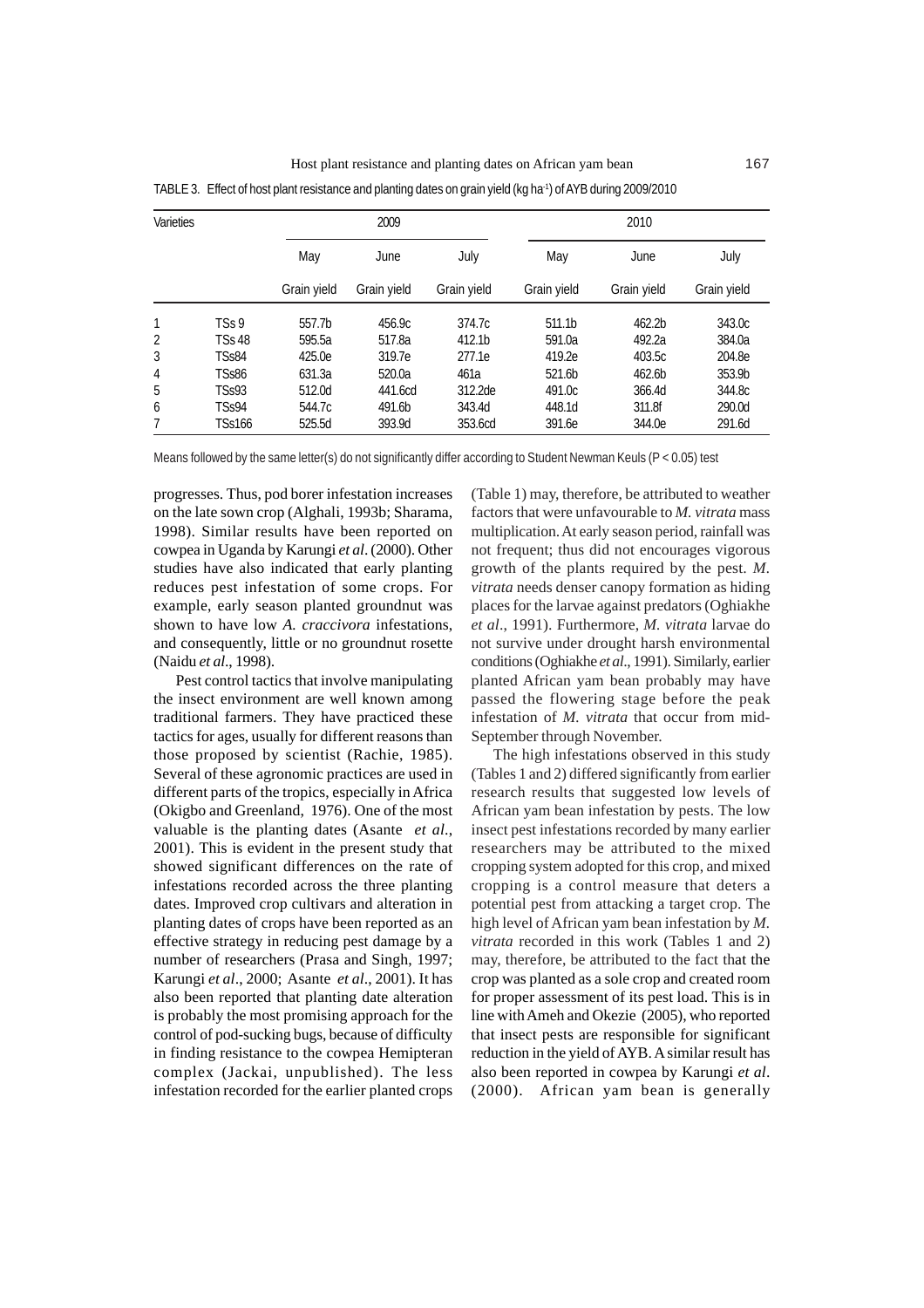intercropped with other crops and several studies have shown that the population of *M. vitrata* is consistently lower under intercrop (Mateson, 1982). Intercropping also resulted in significant differences in temperature, relative humidity, and a reduction in photosynthetic activity of the plants. That is to say that intercropping causes the under estimation of insect infestation in African yam bean in almost all the cultivating areas. The differential resistance levels observed confirms the significant of this study for improved production of this crop, though the source of resistance was not yet clear.

The higher grain yield recorded in plots planted early than those planted later (Table 3) may be attributed to the fact that the flowering and podding formation stages of African yam bean planted in July, coincided with the peak population densities of *M. vitrata,* resulting in a considerable reduction in grain yields, or that early sown crops may have matured before peak infestation of the pests. This has been demonstrated for pod-sucking bugs in Nigeria (IITA, 1982). This is in agreement with (Akingbohungbe, 1982; Asante *et al*., 2001) who reported that cowpea planted in June or July in Southern Nigeria, usually escaped severe *M. vitrata* infestation; while those planted late in August coincide with the peak population densities of the major post-flower pests resulting in considerable reduction of grain yield. They maintained that cowpea yields depended on cowpea cultivars and planting dates. Similar results have also been reported by Karungi *et al*. (2000) in Uganda and for pod-sucking bugs in Nigeria (IITA 1982;Akesi *et al*., 1996).

Regardless of the pest attack, there was an increase in yield when varieties with resistance treats were planted earlier in the season than later (Table 3). Though the modes of resistance of these varieties are not yet clear, it could be genotype based. The seasonal variation in yield losses observed may also be attributed to the genetic make up of these varieties. The present study is in line with the results reported of this pest in cowpea in Nigeria (Ogunwolu, 1990). The fact that the highest resistant variety did not give the highest grain yield may be attributed to the genetic differences of these varieties. This is in line with the reports of Dreyer *et al.* (1994) who

observed low seed damage despite heavy flower infestation in cowpea. Sharma (1985), Prabhakar *et al.* (1998) and Reddy *et al.* (2001) also found in-proportionate increase in the damage of different chickpea pods with increase in the larval population levels of *Helicoverpa armigera*. The higher yields recorded in some varieties compared to others may be due to differential pest pressure that differed due to the genetic differences of the varieties.

#### **CONCLUSION**

Host plant resistance and planting dates have great potentials as management strategies for the control of *M. vitrata* in African bean yam production and could provide suitable alternatives for pest control on field crops of small scale and low-input agriculture as commonly practiced in tropical countries without degrading the environment. In effect, the micro climatic conditions of a place determine the degree of African yam bean pod borer incidence. Proper planting time in association with resistance varieties could offer effective control measures of African yam bean pod borer with optimum grain yield. Finally, the highly resistance varieties can be utilised in breeding programmes for the management of *M. vitrata* as a component of IPM package for African yam bean pod borers control.

#### **REFERENCES**

- Adewale, D. 2010. African yam bean: A food security crop? IITA Research r4dreview.org/ .../exploiting-the-diversity-of-african-yambean, 2010 retrieved on 11<sup>th</sup> November 2010.
- Adewale, D.B. and Dumet, D. J. 2011. Descrptor for african yam bean *Sphenostylis stenocarpa* (Hochst Ex. A. Rich) Harms *IITA Research Newsletter.* pp. 1 -12.
- Akesi, S., Dike, M.C. and Ogunlana, M.O. 1996. Relationship between planting dates and damage by the legume pod-borer, *Maruca testulalis* (Greyer) (Lepidotera; Pyralidae) on cowpea Vigna unguiculata L. Walp). In Nigeria. *International Journal of Pest Management* 42: 315 - 316.
- Akingbohungbe, A.E. 1982. Seasonal variation in cowpea cropping performance at Ile Ife,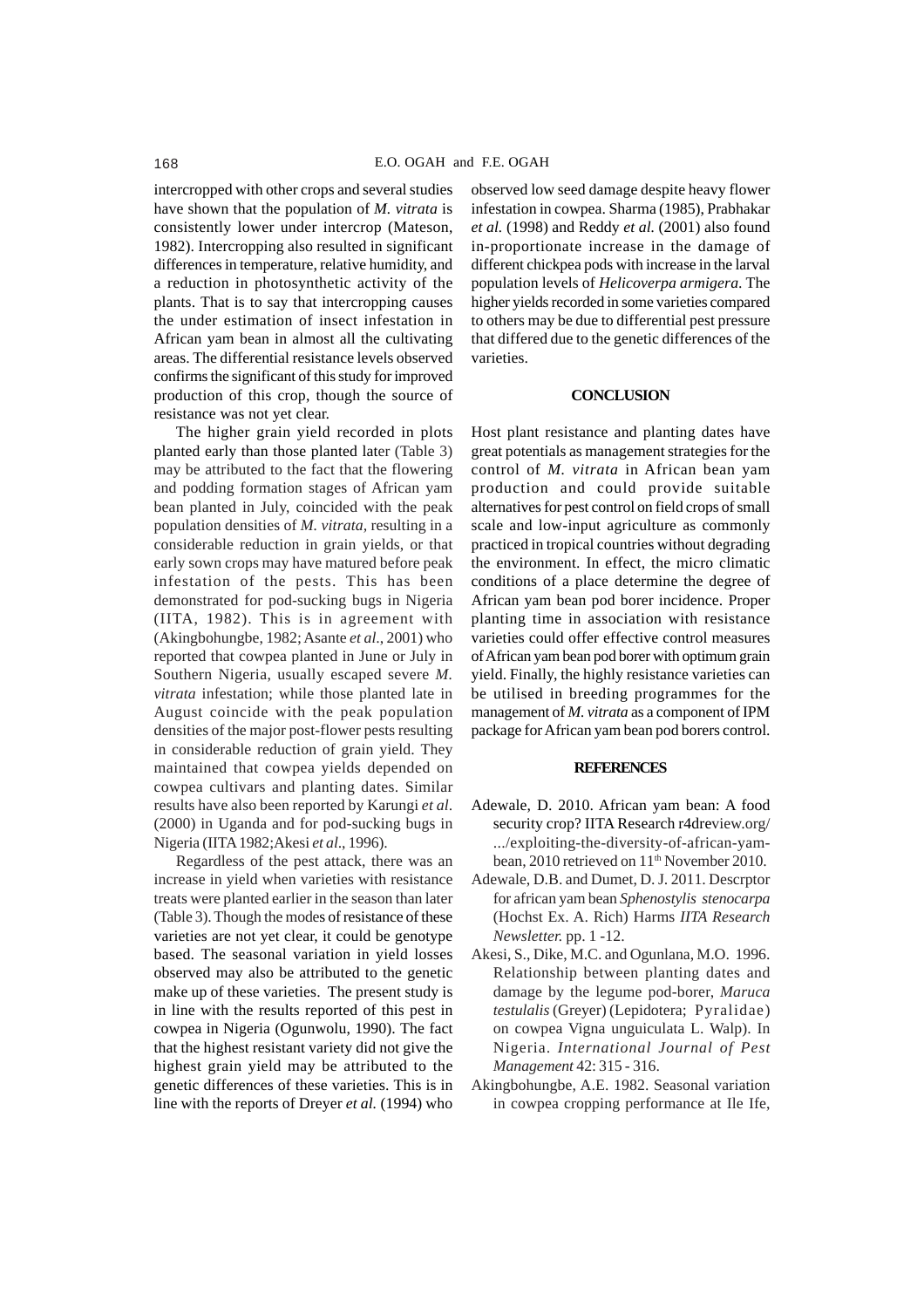Nigeria and the relationship to insect damage. *Insect Science and its Application* 3:287- 296.

- Alghali, A.M. 1993. The effects of some agrometereological factors on fluctuation of the legume pod borer, *Maruca testulalis* Geyer (Lepidoptera: Pyralidae), on twocowpea varieties in Nigeria. *Insect Science and its Application* 14:55-59.
- Ameh, G.I. and Okezie, C.E.A. 2005. Pests and diseases of AYB. *Bio Research* 3 (1):14-20.
- Amoatey, H.M., Klu, G.Y.P., Bansa, D., Kumaga, F.K., Aboagye, L.M., BenettLartey, S.O. and Gamedoagbo, D.K. 2000. The African yam bean (*Sphenostylis stenocarpa*) a neglected crop in Ghana. *West African Journal of Applied Ecology* 1:53 - 60.
- Asante, S.K., Tamo, M. and Jackai, L.E.N. 2001. Integrated management of cowpea insect pests using elite cultivars, date of planting and minimum insecticide application. *African Crop Science Journal* 9 (4):655 – 665.
- Dreyer, H., Baumgartner, J. and Tamo, M. 1994. Seed damaging field pests of cowpea (*Vigna unguiculata*) (Walp) in Benin: Occurrence and pest status. *International Journal of Tropical Pest Management* 40:252-260
- Ene-Odong, E.E. and Okoye, F.I. 1992. Interrelationships between yield and yield components in the African yam bean, *Sphenostylis stenocarpa* (Hochst ex. A. Rich.) Harms. *Beitr. Tropical Landwirt*. 30(3):283- 290.
- International Institute of Tropical Agriculture (IITA), 1982. Annual report. International Institiute of Tropical Agriculture (IITA) Ibadan, Nigeria.
- Jackai L.E.N. and Daoust, R.A. 1986. Insect pests of cow-peas. *Annal Review of Entomology* 31: 95-119.
- Jackai, L.E.N. 1981. Relationship between cowpea crop phenology and field infestation by the legume pod-borer, Moruco *testulalis. Ann. Entomolical Society America* 14:402-408.
- Karungi, J. Adipala, E., Ogenga-Latigo, M.W. and Kyamanywa, S. 2000. Pest management in cowpea. Part 1. Infuence of planting time and plant density on 18 cowpea "eld pests infestation in eastern Uganda. *Crop Protection* 19:231-236.
- Klu, G.Y.P., Amoatey, H.M., Bansa, D. and Kumaga, F.K. 2001. Cultivation and uses of African yam bean (*Sphenostylis stenocarpa*) in the Volta Region of Ghana. *The Journal of Food Technology in Africa* 6:74-77.
- Mateson, P.C. 1982. Effect of intercropping with cereal and minimum permethrin application on insect pest of cowpea and their natural enemies in Nigeria. *Tropical Pest Management* 28:373 - 380.
- Naidu, R.A., Bottenberg, H., Subrahmanyam, P., Kimmins, F.M., Robinson, D.J., Thresh, J.M. 1998. Epidemiology of groundnut rosette virus disease: current status and future research needs. *Annal of Applied Biology* 132:525-548.
- Ogah, E.O., Omoloye, A.A., Nwilene, F. E. and Nwogbaga, A.C. 2011. Effect of neem seed extracts in the management of rice stem borers in the field in Nigeria. *Nigerian Journal of Biotechnology* 23:13 - 21.
- Oghiakhe, S., Jackai, L.E.N. and Makanjilola, W.A. 1991. Cowpea plant architecture in relation to infestation and damage by the legume pod borer, *Maruca testulalis* Geyer (Lepidoptera: Pyralidae), 1. Effect of canopy structure and pod position. *Insect Science and Application* 12:193-199.
- Ogunwolu, E. O. 1990. Damage to cowpea by the legume pod borer, *Muruca testululis* Geyer, as influenced by infestation density in Nigeria. *Tropical Pest Management* 36:138- 140.
- Okigbo, B.N. and Greenland, D.J. 1976. Intercropping system in tropical Africa. American Society of Agronomy MD. Wisconsin, USA. pp. 63 - 101.
- Potter, D. 1992. Economic botany of *Sphenostylis* (Leguminosae). *Economic Botany* 46: 262-275.
- Prabhakar, M., Singh, Y., Singh, V.S. and Singh, S.P. 1998. Economic injury levels of *Helicovera armigera* in chickpea as influenced by irrigation. *Indian Journa of Entomology* 60(2):109-115.
- Prasa, C.S. and Singh, V.P. 1997. Impact of variety, sowing date and control measures on incidence of pod borer, *Helicoverpa armigera* (Hub.) and yield of chickpea. *Annals of plant Protection Sciences* 5:26 - 28.